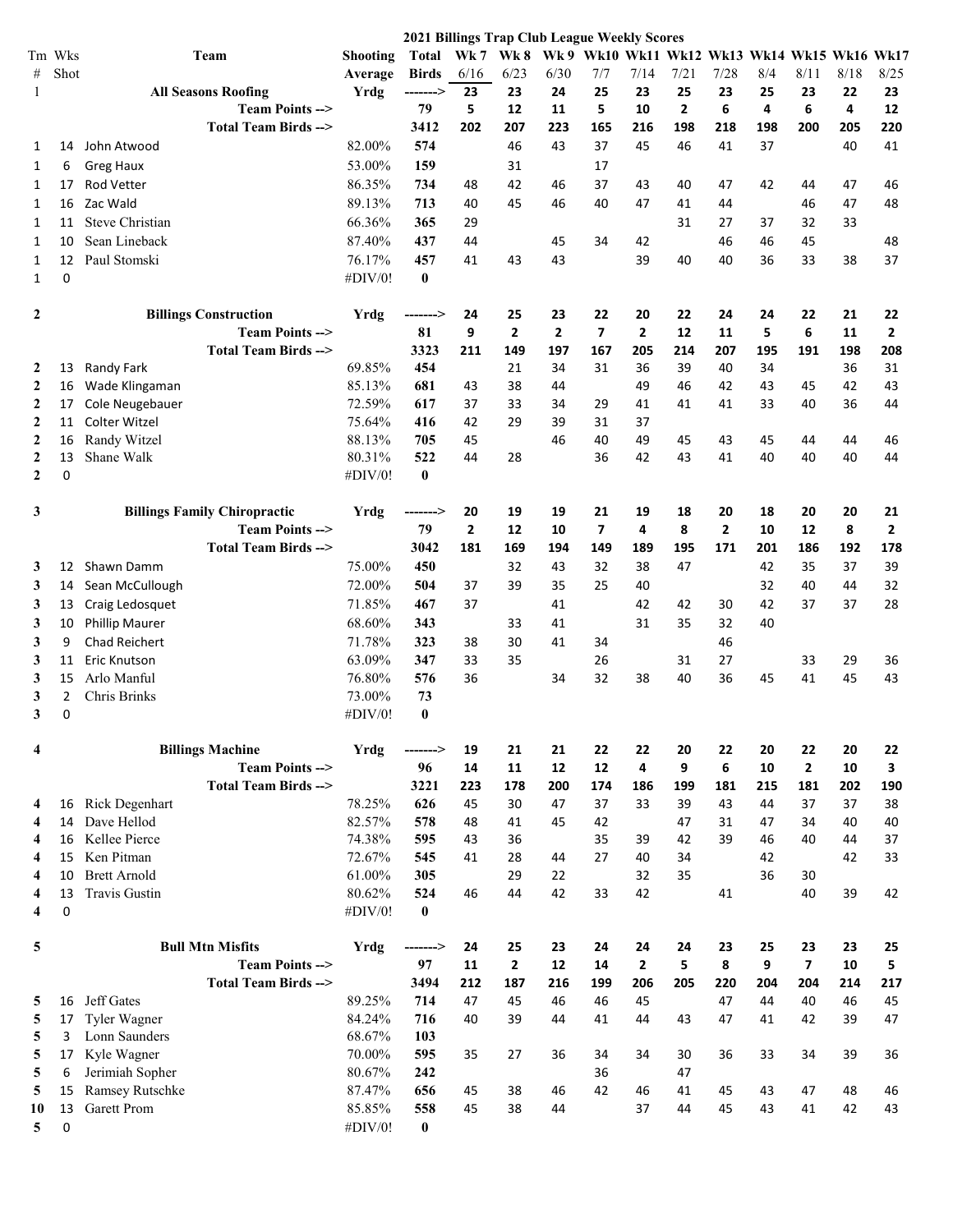|   |        |                                |                 | 2021 Billings Trap Club League Weekly Scores |      |      |                                                        |              |      |              |              |                |      |                |      |
|---|--------|--------------------------------|-----------------|----------------------------------------------|------|------|--------------------------------------------------------|--------------|------|--------------|--------------|----------------|------|----------------|------|
|   | Tm Wks | Team                           | <b>Shooting</b> | Total                                        |      |      | Wk 7 Wk 8 Wk 9 Wk10 Wk11 Wk12 Wk13 Wk14 Wk15 Wk16 Wk17 |              |      |              |              |                |      |                |      |
| # | Shot   |                                | Average         | <b>Birds</b>                                 | 6/16 | 6/23 | 6/30                                                   | 7/7          | 7/14 | 7/21         | 7/28         | 8/4            | 8/11 | 8/18           | 8/25 |
|   |        |                                |                 |                                              |      |      |                                                        |              |      |              |              |                |      |                |      |
| 6 |        | C & T                          | Yrdg            | -------->                                    | 18   | 18   | 18                                                     | 18           | 18   | 18           | 18           | 18             | 18   | 18             | 18   |
|   |        | <b>Team Points --&gt;</b>      |                 | 44                                           | 4    | 4    | 2                                                      | $\mathbf{2}$ | 4    | 4            | $\mathbf{2}$ | $\overline{2}$ | 4    | 4              | 12   |
|   |        | <b>Total Team Birds --&gt;</b> |                 | 2239                                         | 150  | 137  | 130                                                    | 108          | 137  | 143          | 136          | 149            | 151  | 159            | 159  |
| 6 | 14     | Chad Hasler                    | 77.57%          | 543                                          | 43   | 41   | 26                                                     | 39           |      | 43           | 38           |                | 47   |                | 42   |
| 6 | 17     | <b>Tracy Hasler</b>            | 38.35%          | 326                                          | 20   | 19   | 22                                                     | 13           | 29   | 30           | 26           | 28             | 19   | 27             | 28   |
| 6 | 15     | Connor McCullough              | 46.80%          | 351                                          |      | 21   | 24                                                     | 11           | 6    | 23           | 16           | 23             | 31   | 35             | 34   |
| 6 | 16     | Sandy McCullough               | 33.00%          | 264                                          | 13   | 22   | 26                                                     | 19           | 23   | 15           |              | 22             | 19   | 22             | 19   |
| 6 | 15     | Joe McCollough                 | 63.07%          | 473                                          | 38   | 34   | 32                                                     | 26           | 30   | 32           |              | 38             | 35   | 37             | 36   |
| 6 | 5      | Cole Sowder                    | 74.80%          | 187                                          |      |      | 40                                                     |              |      |              |              | 38             |      | 38             |      |
| 6 | 0      |                                | #DIV/0!         | $\bf{0}$                                     |      |      |                                                        |              |      |              |              |                |      |                |      |
| 7 |        | <b>Dillon Welding</b>          | Yrdg            | -------->                                    | 21   | 22   | 22                                                     | 22           | 20   | 22           | 20           | 19             | 21   | 23             | 22   |
|   |        | <b>Team Points --&gt;</b>      |                 | 100                                          | 12   | 10   | 5                                                      | 4            | 10   | 6            | 2            | 12             | 12   | 4              | 12   |
|   |        | <b>Total Team Birds --&gt;</b> |                 | 3199                                         | 197  | 182  | 184                                                    | 121          | 198  | 188          | 185          | 209            | 207  | 196            | 208  |
| 7 | 11     | Dillon Gee                     | 83.27%          | 458                                          |      | 40   | 42                                                     |              |      | 43           |              | 45             | 42   | 42             | 45   |
| 7 | 10     | Kenneth Knop                   | 62.80%          | 314                                          | 36   | 36   |                                                        | 18           | 30   | 27           |              | 37             |      |                |      |
| 7 | 7      | Jason Thomas                   | 78.00%          | 273                                          |      |      |                                                        | 32           | 41   |              |              | 48             | 41   | 37             | 42   |
| 7 | 11     | Kori Alvarado                  | 81.45%          | 448                                          | 41   | 33   |                                                        |              |      | 43           | 42           |                |      | 34             | 44   |
| 7 | 12     | Tristan Nagel                  | 69.50%          | 417                                          | 30   |      | 41                                                     | 24           | 42   |              | 28           | 37             | 43   |                |      |
| 7 | 10     | Cole Buechler                  | 69.20%          | 346                                          |      |      | 31                                                     | 25           |      | 39           | 35           |                | 38   | 26             | 39   |
| 7 | 7      | Cori Wagner                    | 76.29%          | 267                                          | 47   |      |                                                        | 22           | 46   |              |              | 42             |      |                |      |
| 7 | 7      | John Maher                     | 64.29%          | 225                                          |      | 32   | 28                                                     |              |      | 36           | 34           |                |      |                |      |
| 7 | 10     | <b>Brad Krause</b>             | 86.20%          | 431                                          | 43   | 41   | 42                                                     |              | 39   |              | 46           |                | 43   | 46             | 38   |
| 7 | 0      |                                | #DIV/0!         | $\bf{0}$                                     |      |      |                                                        |              |      |              |              |                |      |                |      |
| 8 |        | Dixie Chicks & Rooster's       | Yrdg            | -------->                                    | 18   | 18   | 20                                                     | 22           | 22   | 20           | 20           | 20             | 20   | 21             | 19   |
|   |        | <b>Team Points --&gt;</b>      |                 | 116                                          | 7    | 11   | 9                                                      | 12           | 9    | 12           | 12           | 12             | 10   | $\overline{2}$ | 12   |
|   |        | Total Team Birds -->           |                 | 3054                                         | 181  | 186  | 204                                                    | 165          | 178  | 185          | 190          | 189            | 191  | 156            | 205  |
| 8 | 11     | Lorraine Borowick              | 71.64%          | 394                                          |      | 42   |                                                        | 39           | 37   |              | 36           | 35             | 44   |                |      |
| 8 | 9      | Carol Trawick                  | 57.78%          | 260                                          | 28   | 30   |                                                        | 29           |      |              | 26           |                |      | 28             | 32   |
| 8 | 12     | DJ Martin                      | 84.67%          | 508                                          | 46   |      | 45                                                     |              | 43   | 46           | 44           | 40             |      | 36             | 46   |
| 8 | 10     | Lisa Wilson                    | 58.20%          | 291                                          | 30   |      | 33                                                     |              | 27   | 29           |              | 35             | 35   |                |      |
| 8 | 8      | Dixie Briese                   | 62.75%          | 251                                          | 33   |      |                                                        | 34           |      | 25           |              | 35             |      | 26             |      |
| 8 | 9      | Duane Martin                   | 74.89%          | 337                                          |      | 39   |                                                        | 27           |      | 41           | 41           |                | 31   |                | 42   |
| 8 |        | 12 Jeff Grovijahn              | 85.83%          | 515                                          | 44   |      | 42                                                     | 45           | 40   |              | 43           | 45             | 46   |                | 42   |
| 8 | 8      | Jeff Kruegor                   | 66.25%          | 265                                          |      | 32   | 40                                                     |              | 31   |              |              |                | 35   | 29             |      |
| 8 | 10     | Grace Atwood                   | 83.00%          | 415                                          |      | 43   | 44                                                     | 36           |      | 44           |              | 44             |      | 37             | 43   |
| 8 | 0      |                                | #DIV/0!         | $\mathbf{0}$                                 |      |      |                                                        |              |      |              |              |                |      |                |      |
| 9 |        | <b>ECI</b>                     | Yrdg            | -------->                                    | 18   | 18   | 18                                                     | 20           | 18   | 20           | 18           | 20             | 18   | 20             | 18   |
|   |        | <b>Team Points --&gt;</b>      |                 | 80                                           | 10   | 10   | 5                                                      | $\mathbf{2}$ | 12   | $\mathbf{2}$ | 12           | $\mathbf{2}$   | 12   | 5              | 3    |
|   |        | <b>Total Team Birds --&gt;</b> |                 | 2895                                         | 171  | 154  | 198                                                    | 160          | 197  | 160          | 188          | 168            | 202  | 174            | 184  |
| 9 |        | 14 Andrea Niles                | 71.43%          | 500                                          | 37   | 36   |                                                        | 32           | 39   |              | 38           |                | 43   | 39             | 35   |
| 9 |        | 11 Alex Niles                  | 73.82%          | 406                                          |      |      |                                                        | 36           | 43   | 31           | 35           |                | 40   | 34             | 42   |
| 9 | 14     | Adam Campbell                  | 69.57%          | 487                                          |      | 41   | 42                                                     | 37           | 40   | 36           | 40           | 43             | 41   | 26             | 34   |
| 9 | 10     | Shane Fowler                   | 64.20%          | 321                                          | 29   | 22   | 38                                                     |              |      | 34           | 29           | 35             |      |                |      |
| 9 | 17     | Ben Sharbono                   | 72.94%          | 620                                          | 42   | 34   | 45                                                     | 34           | 40   | 38           | 36           | 34             | 39   | 38             | 35   |
| 9 | 8      | Jon Harman                     | 47.75%          | 191                                          | 29   | 21   | 33                                                     |              |      |              | 27           | 21             |      |                |      |
|   |        | Rico Hernandez                 | 68.50%          |                                              |      |      |                                                        |              |      |              | 39           |                |      |                |      |
| 9 | 4      |                                |                 | 137                                          |      |      |                                                        |              |      | 21           |              |                | 39   |                | 38   |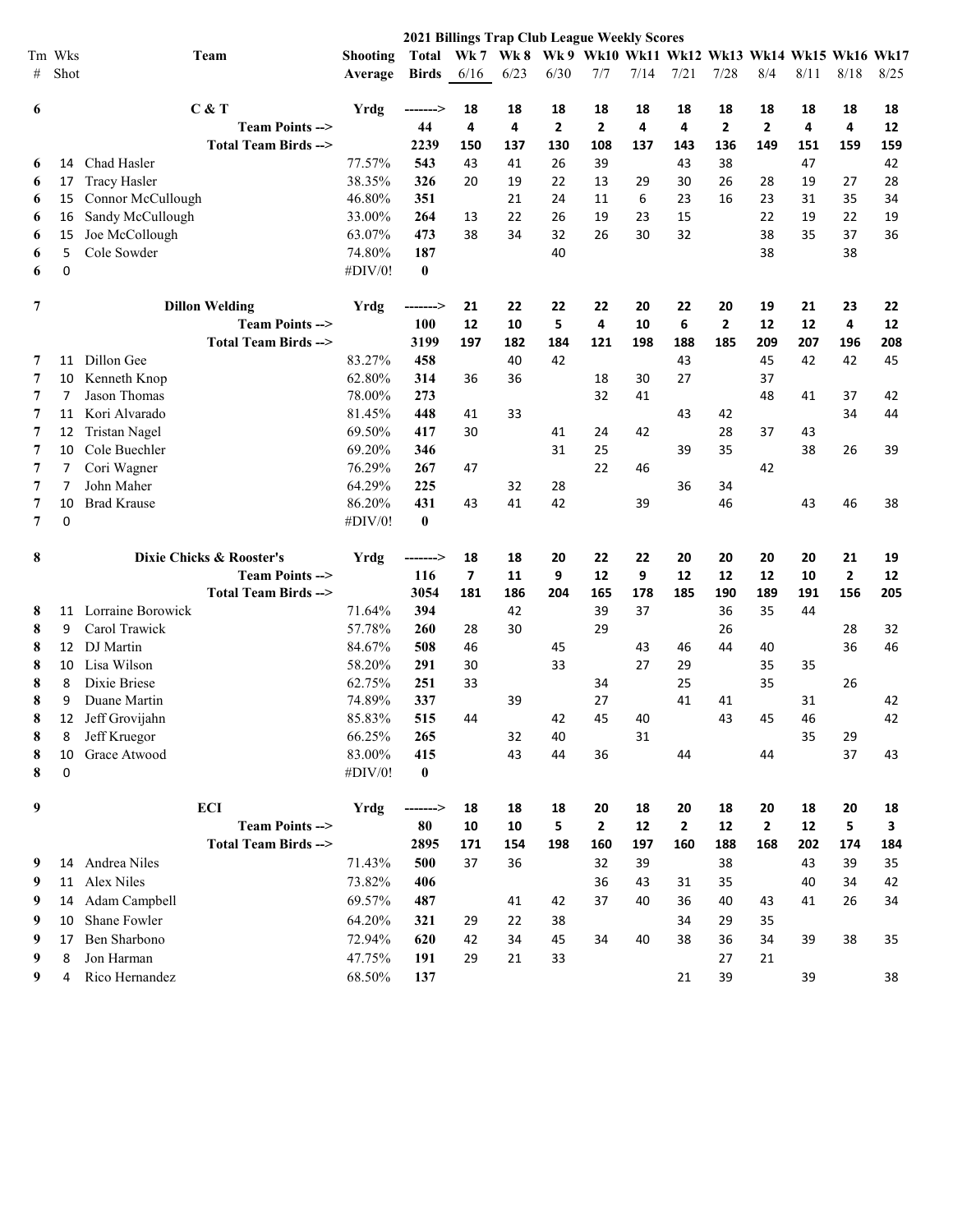|    |                |                                           |                 | <b>2021 Billings Trap Club League Weekly Scores</b> |                                                        |                |                |     |                |                |                |     |                |      |              |
|----|----------------|-------------------------------------------|-----------------|-----------------------------------------------------|--------------------------------------------------------|----------------|----------------|-----|----------------|----------------|----------------|-----|----------------|------|--------------|
|    | Tm Wks         | Team                                      | <b>Shooting</b> | Total                                               | Wk 7 Wk 8 Wk 9 Wk10 Wk11 Wk12 Wk13 Wk14 Wk15 Wk16 Wk17 |                |                |     |                |                |                |     |                |      |              |
| #  | Shot           |                                           | Average         | <b>Birds</b>                                        | 6/16                                                   | 6/23           | 6/30           | 7/7 | 7/14           | 7/21           | 7/28           | 8/4 | 8/11           | 8/18 | 8/25         |
| 10 |                | <b>Magic City Gun Dogs</b>                | <b>Yrdg</b>     | -------->                                           | 18                                                     | 18             | 19             | 19  | 18             | 18             | 18             | 20  | 20             | 22   | 20           |
|    |                | Team Points -->                           |                 | 99                                                  | $\overline{7}$                                         | 10             | 12             | 6   | $\overline{2}$ | $\overline{2}$ | 14             | 12  | 14             | 9    | $\mathbf{2}$ |
|    |                | <b>Total Team Birds --&gt;</b>            |                 | 2914                                                | 181                                                    | 185            | 164            | 152 | 173            | 156            | 203            | 187 | 191            | 187  | 200          |
| 10 | 14             | Dylan Grant                               | 69.43%          | 486                                                 |                                                        | 36             |                | 38  | 40             | 39             | 40             | 43  |                | 45   | 42           |
| 10 | 9              | Jason Sopher                              | 40.22%          | 181                                                 | 19                                                     |                | 21             | 24  |                | 17             |                |     |                |      |              |
| 10 | 10             | Kai Heck                                  | 61.40%          | 307                                                 |                                                        |                |                | 24  | 23             | 24             |                |     |                |      | 35           |
| 10 | 12             | Colter Elton                              | 78.17%          | 469                                                 | 44                                                     | 34             | 41             | 42  | 41             |                |                | 40  |                | 37   | 41           |
| 10 | 14             | Dylan Neese                               | 70.29%          | 27                                                  | 39                                                     | 37             | 31             |     | 31             | 41             | 41             | 35  | 38             | 34   | 44           |
| 10 | 1              | Eli Zachary                               | 60.00%          |                                                     |                                                        |                |                |     |                |                |                |     |                |      |              |
| 10 | 1              | Nick Prom                                 | 74.00%          | 37                                                  |                                                        |                |                |     |                |                |                |     |                | 37   |              |
| 10 | 6              | Lane BeQuette                             | 88.33%          | 265                                                 | 46                                                     | 47             |                |     |                |                | 44             | 45  | 48             |      |              |
| 10 | 9              | Nicolas Hampton (Cole)                    | 65.78%          | 296                                                 | 33                                                     | 31             | 30             |     | 38             | 35             |                | 24  | 32             | 35   | 38           |
| 10 | 1              | Jayden Clark                              | 74.00%          | 37                                                  |                                                        |                |                |     |                |                | 37             |     |                |      |              |
| 11 |                | <b>Modified Chokes</b>                    | Yrdg            | ------->                                            | 20                                                     | 18             | 18             | 20  | 18             | 18             | 20             | 18  | 20             | 18   | 18           |
|    |                | <b>Team Points --&gt;</b>                 |                 | 97                                                  | 4                                                      | 3              | 13             | 8   | 10             | 12             | $\overline{2}$ | 10  | 0              | 10   | 11           |
|    |                | Total Team Birds -->                      |                 | 2923                                                | 167                                                    | 168            | 195            | 160 | 177            | 188            | 169            | 193 | 166            | 163  | 193          |
| 11 | 8              | John Hart                                 | 60.00%          | 240                                                 |                                                        |                | 41             |     | 38             |                | 28             |     |                | 36   |              |
| 11 | 8              | Jerry Evans                               | 51.00%          | 204                                                 | 20                                                     |                |                | 23  | 28             |                |                | 23  |                | 24   |              |
| 11 | 13             | Gary Flakker                              | 67.54%          | 439                                                 | 34                                                     | 36             | 30             |     | 29             | 38             |                | 41  |                | 37   | 38           |
| 11 | 8              | Rachel Brown                              | 54.75%          | 219                                                 |                                                        | 18             |                | 30  |                |                | 30             |     | 24             |      |              |
| 11 | 11             | Brian Brown                               | 80.00%          | 440                                                 |                                                        | 39             | 42             |     | 42             | 37             | 41             |     | 38             |      | 40           |
| 11 | 9              | <b>Bruce McGee</b>                        | 73.56%          | 331                                                 | 40                                                     |                | 38             |     | 40             |                |                | 40  |                | 34   | 39           |
| 11 | 7              | Jacob Kramer                              | 65.14%          | 228                                                 |                                                        | 34             |                | 37  |                | 38             | 29             |     | 31             |      |              |
| 11 | 13             | Nick Brown                                | 78.77%          | 512                                                 |                                                        | 41             | 45             | 38  |                | 39             | 41             |     | 36             | 32   | 35           |
| 11 | 8              | Jerry Lindh                               | 73.00%          | 292                                                 | 32                                                     |                |                | 32  |                | 36             |                | 42  | 37             |      | 41           |
| 11 | 0              |                                           | #DIV/0!         | $\bf{0}$                                            |                                                        |                |                |     |                |                |                |     |                |      |              |
| 12 |                | Monte                                     | Yrdg            | -------->                                           | 24                                                     | 24             | 22             | 22  | 22             | 23             | 23             | 23  | 25             | 23   | 21           |
|    |                | Team Points -->                           |                 | 85                                                  | 12                                                     | $\overline{2}$ | $\overline{2}$ | 10  | 10             | 12             | 12             | 4   | $\overline{2}$ | 0    | 10           |
|    |                | Total Team Birds -->                      |                 | 3211                                                | 200                                                    | 151            | 192            | 140 | 203            | 194            | 191            | 212 | 172            | 170  | 203          |
| 12 | 8              | Dan Vogel                                 | 89.00%          | 356                                                 | 44                                                     |                |                |     | 47             |                |                |     |                |      | 43           |
| 12 | 4              | Doug Wilson                               | 63.50%          | 127                                                 |                                                        |                | 34             | 18  |                |                |                |     |                |      |              |
| 12 | 11             | Duane Wetsch                              | 74.55%          | 410                                                 | 41                                                     |                | 42             | 31  |                | 34             | 35             | 41  | 33             | 30   |              |
| 12 | 7              | William "Buddy" Neese                     | 66.00%          | 231                                                 | 31                                                     |                |                | 29  | 37             |                |                |     | 41             | 35   |              |
| 12 | 12             | Todd Nelson                               | 74.33%          | 446                                                 | 35                                                     | 34             | 38             | 30  |                | 43             | 37             | 43  | 39             |      | 42           |
| 12 | 10             | Randy Skinner                             | 58.60%          | 293                                                 | 36                                                     |                |                |     | 27             | 33             | 34             |     | 25             | 24   | 30           |
| 12 | 2              | Miles Sorlie                              | 85.00%          | 85                                                  |                                                        |                |                |     |                |                |                |     |                |      |              |
| 12 | 1              | Norm Sills                                | 54.00%          | 27                                                  |                                                        |                |                |     |                |                |                |     |                |      |              |
| 12 | 14             | Justin O'Daniel                           | 83.86%          | 587                                                 | 46                                                     | 32             |                |     | 47             | 43             | 42             | 40  |                | 41   | 42           |
| 12 | $\overline{2}$ | <b>Colby Skinner - Not paid???</b>        | 53.00%          | 53                                                  |                                                        |                |                |     |                |                |                |     |                |      |              |
| 12 | 16             | Nick Schultz                              | 79.25%          | 634                                                 | 44                                                     | 34             | 42             | 32  | 45             | 41             | 43             | 43  | 35             | 40   | 46           |
| 12 | 0              |                                           | #DIV/0!         | $\bf{0}$                                            |                                                        |                |                |     |                |                |                |     |                |      |              |
| 13 |                | <b>Square Shooters/Long Branch Saloon</b> | Yrdg            | -------->                                           | 18                                                     | 18             | 18             | 18  | 19             | 18             | 18             | 18  | 18             | 18   | 18           |
|    |                | <b>Team Points --&gt;</b>                 |                 | 68                                                  | 10                                                     | 4              | $\mathbf{1}$   | 12  | 5              | 10             | 0              | 4   | 2              | 12   | $\mathbf{2}$ |
|    |                | <b>Total Team Birds --&gt;</b>            |                 | 2789                                                | 173                                                    | 158            | 176            | 184 | 175            | 159            | 146            | 178 | 172            | 176  | 156          |
| 13 | 5              | Joe Hensley                               | 50.80%          | 127                                                 |                                                        | 19             | 36             |     |                |                |                |     |                |      |              |
| 13 | 14             | Dennis Sheridan                           | 68.14%          | 477                                                 | 35                                                     | 43             | 38             | 32  | 43             | 34             | 30             |     |                | 39   | 26           |
| 13 | 11             | Dell Aman                                 | 56.18%          | 309                                                 | 30                                                     | 31             |                |     | 33             |                | 25             |     | 26             |      |              |
| 13 | 13             | Lewie Fletcher                            | 70.77%          | 460                                                 | 37                                                     |                | 42             | 36  | 28             | 40             | 35             | 24  | 32             |      | 35           |
| 13 | 14             | Casey Dubbs                               | 70.14%          | 491                                                 | 42                                                     | 32             | 35             |     | 43             | 37             |                | 36  | 38             | 33   | 33           |
| 13 | 14             | Jerry Perman                              | 56.71%          | 397                                                 | 29                                                     | 33             | 25             | 32  | 28             | 23             | 23             | 33  | 32             | 28   | 23           |
| 13 | 6              | Neil Nelson                               | 72.67%          | 218                                                 |                                                        |                |                |     |                | 25             | 33             | 36  | 44             | 41   | 39           |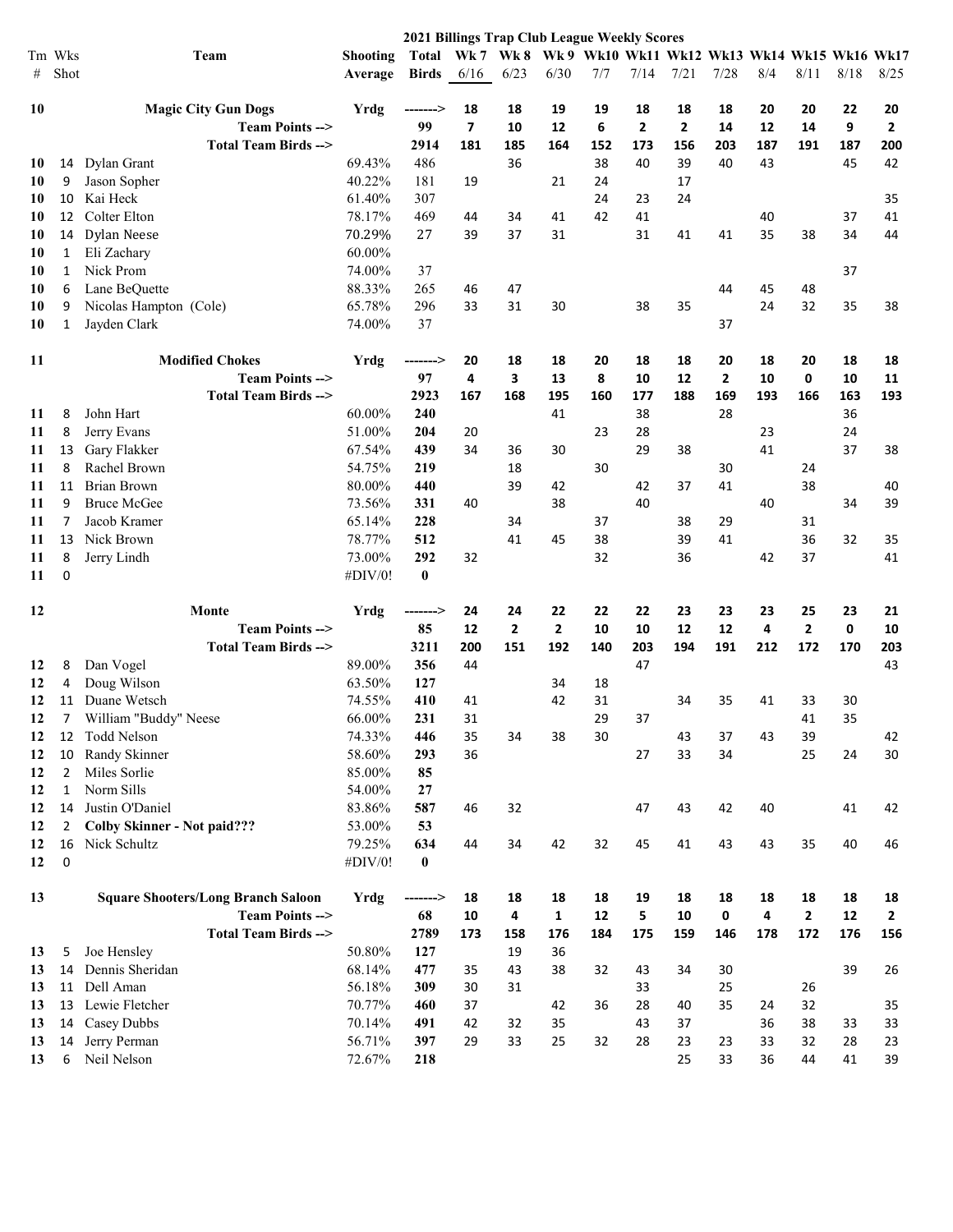|    |         |                                                |                  | <b>2021 Billings Trap Club League Weekly Scores</b> |         |           |         |                                             |          |              |          |         |                         |         |         |
|----|---------|------------------------------------------------|------------------|-----------------------------------------------------|---------|-----------|---------|---------------------------------------------|----------|--------------|----------|---------|-------------------------|---------|---------|
|    | Tm Wks  | Team                                           | <b>Shooting</b>  | <b>Total</b>                                        |         | Wk 7 Wk 8 |         | Wk9 Wk10 Wk11 Wk12 Wk13 Wk14 Wk15 Wk16 Wk17 |          |              |          |         |                         |         |         |
| #  | Shot    |                                                | Average          | <b>Birds</b>                                        | 6/16    | 6/23      | 6/30    | 7/7                                         | 7/14     | 7/21         | 7/28     | 8/4     | 8/11                    | 8/18    | 8/25    |
|    |         |                                                |                  |                                                     |         |           |         |                                             |          |              |          |         |                         |         |         |
| 14 |         | <b>Stockman Bank</b>                           | Yrdg             | -------->                                           | 23      | 22        | 20      | 22                                          | 20       | 22           | 24       | 22      | 24                      | 23      | 23      |
|    |         | Team Points -->                                |                  | 77                                                  | 6       | 3         | 3       | $\overline{7}$                              | 12       | 12           | 4        | 10      | 8                       | 4       | 6       |
|    |         | Total Team Birds -->                           |                  | 3389                                                | 198     | 181       | 209     | 167                                         | 214      | 226          | 198      | 212     | 205                     | 204     | 208     |
| 14 | 6       | Davie Opie                                     | 65.33%           | 196                                                 | 36      | 36        |         | 24                                          | 30       |              |          |         |                         |         |         |
| 14 | 10      | Gary Smith                                     | 70.60%           | 353                                                 | 30      |           | 34      | 31                                          | 45       | 41           | 30       |         | 43                      |         |         |
| 14 | 9       | Lance Lovell                                   | 85.56%           | 385                                                 |         |           | 41      |                                             | 47       |              |          | 41      | 39                      |         |         |
| 14 | 12      | Larry Wilkinson                                | 83.83%           | 503                                                 | 46      | 37        |         |                                             |          | 43           | 45       | 45      | 44                      | 41      | 40      |
| 14 | 13      | Gerry Piccioni                                 | 84.31%           | 548                                                 |         | 39        | 42      | 43                                          |          | 46           | 39       |         | 39                      |         | 38      |
| 14 | 8       | Thomas Grosskopf                               | 89.00%           | 356                                                 | 48      |           | 46      | 38                                          |          | 47           |          |         |                         | 44      |         |
| 14 | 8       | Rob Gaskill                                    | 83.00%           | 332                                                 |         |           | 46      |                                             |          |              | 43       | 42      |                         | 38      | 48      |
| 14 | 8       | Graydon Snapp                                  | 73.75%           | 295                                                 |         | 34        |         | 31                                          | 47       |              | 41       | 36      |                         | 40      | 36      |
| 14 | 9       | Reid Walen                                     | 85.33%           | 384                                                 | 38      | 35        |         |                                             | 45       | 49           |          | 48      | 40                      | 41      | 46      |
| 14 | 0       |                                                | #DIV/0!          | $\bf{0}$                                            |         |           |         |                                             |          |              |          |         |                         |         |         |
|    |         |                                                |                  |                                                     |         |           |         |                                             |          |              |          |         |                         |         |         |
| 15 |         | <b>Sun Supply</b><br><b>Team Points --&gt;</b> | Yrdg             | -------->                                           | 21<br>3 | 23        | 23<br>4 | 24<br>9                                     | 22<br>12 | 24<br>9      | 25<br>10 | 25<br>5 | 24<br>8                 | 23<br>3 | 21<br>9 |
|    |         | Total Team Birds -->                           |                  | 85<br>3426                                          | 205     | 11        |         | 181                                         |          |              |          | 209     | 201                     | 193     | 219     |
|    |         |                                                |                  |                                                     |         | 187       | 206     |                                             | 214      | 214          | 205      |         |                         |         |         |
| 15 | 7<br>11 | Ty Adams<br>Pete Borowick                      | 82.86%<br>74.73% | 290<br>411                                          |         | 39<br>36  | 42      |                                             | 45<br>37 | 42           | 44       |         |                         |         |         |
| 15 |         |                                                |                  |                                                     | 42      |           |         | 37                                          |          |              |          | 39      | 37                      |         | 44      |
| 15 | 10      | Guy Mellick                                    | 81.40%           | 407                                                 |         | 39        | 47      | 31                                          |          | 43           |          | 45      | 42                      | 40      |         |
| 15 | 14      | <b>Bart Skinner</b>                            | 84.14%           | 589                                                 | 45      | 39        | 38      | 40                                          | 46       |              | 42       | 40      | 40                      | 41      | 47      |
| 15 | 15      | Jerry Gustin                                   | 81.20%           | 609                                                 | 40      |           | 43      | 36                                          |          | 42           | 38       | 49      | 40                      | 38      | 40      |
| 15 | 15      | Andy Adams                                     | 80.53%           | 604                                                 | 35      |           | 36      | 39                                          | 43       | 44           | 42       | 43      | 38                      | 43      | 41      |
| 15 | 8       | <b>Brent Sudduth</b>                           | 83.00%           | 332                                                 | 43      |           |         | 37                                          | 43       |              |          | 42      | 44                      |         |         |
| 15 | 8       | Rich Hert                                      | 78.00%           | 312                                                 |         | 34        |         |                                             |          | 43           | 39       |         |                         | 31      | 47      |
| 15 | 0       |                                                | #DIV/0!          | $\bf{0}$                                            |         |           |         |                                             |          |              |          |         |                         |         |         |
| 16 |         | <b>Taylor Electric</b>                         | Yrdg             | -------->                                           | 24      | 23        | 23      | 24                                          | 22       | 24           | 24       | 22      | 24                      | 23      | 25      |
|    |         | <b>Team Points --&gt;</b>                      |                  | 85                                                  | 8       | 12        | 10      | 0                                           | 4        | $\mathbf{2}$ | 3        | 9       | $\overline{\mathbf{z}}$ | 10      | 8       |
|    |         | Total Team Birds -->                           |                  | 3443                                                | 202     | 192       | 207     | 160                                         | 213      | 209          | 199      | 213     | 204                     | 212     | 212     |
| 16 | 13      | Kendall Smith                                  | 74.62%           | 485                                                 | 39      | 36        |         | 26                                          | 40       | 39           |          | 42      | 32                      |         |         |
| 16 | 10      | Dominick Enzenbacher                           | 82.00%           | 410                                                 |         |           | 42      | 34                                          | 46       |              | 38       |         |                         |         | 43      |
| 16 | 13      | Dave Noyes                                     | 79.23%           | 515                                                 | 37      |           | 38      | 31                                          | 38       | 40           | 37       | 42      | 44                      | 39      | 43      |
| 16 | 13      | Seth Noyes                                     | 84.31%           | 548                                                 | 43      | 40        |         | 35                                          |          | 40           | 43       | 41      |                         | 44      | 45      |
| 16 | 11      | Kevin Bochy                                    | 80.91%           | 445                                                 | 37      | 40        | 41      | 34                                          | 41       |              |          | 48      | 45                      | 41      |         |
| 16 | 14      | Warren Rutschke                                | 81.14%           | 568                                                 | 46      | 39        | 41      |                                             | 48       | 45           | 38       |         | 41                      | 42      | 35      |
| 16 | 11      | Riley Rutschke                                 | 85.82%           | 472                                                 |         | 37        | 45      |                                             |          | 45           | 43       | 40      | 42                      | 46      | 46      |
|    | 0       |                                                |                  |                                                     |         |           |         |                                             |          |              |          |         |                         |         |         |
| 16 |         |                                                | #DIV/0!          | $\boldsymbol{0}$                                    |         |           |         |                                             |          |              |          |         |                         |         |         |
| 17 |         | 25 Str8                                        | Yrdg             | ------->                                            | 21      | 20        | 18      | 20                                          | 20       | 22           | 20       | 22      | 20                      | 20      | 22      |
|    |         | <b>Team Points --&gt;</b>                      |                  | 79                                                  | 0       | 4         | 4       | 12                                          | 4        | 5            | 12       | 4       | 4                       | 14      | 11      |
|    |         | <b>Total Team Birds --&gt;</b>                 |                  | 3235                                                | 187     | 175       | 190     | 177                                         | 200      | 184          | 207      | 189     | 188                     | 203     | 197     |
| 17 | 15      | Dan Walker                                     | 83.73%           | 628                                                 | 41      | 41        |         | 40                                          | 43       | 40           | 45       |         | 42                      | 42      | 43      |
| 17 | 14      | <b>Bill Dahl</b>                               | 63.00%           | 441                                                 | 33      | 27        | 36      | 26                                          | 34       | 23           |          | 27      | 30                      |         | 33      |
| 17 | 15      | Ross McCulloch                                 | 89.20%           | 669                                                 | 46      | 48        | 48      | 40                                          | 48       | 47           | 44       | 48      | 40                      | 43      | 42      |
| 17 | 15      | Scott Butterfield                              | 80.53%           | 604                                                 | 34      |           | 36      | 38                                          | 37       | 43           | 44       | 39      | 38                      | 46      | 43      |
| 17 | 12      | Stephen Douglas                                | 67.67%           | 406                                                 | 33      | 28        | 34      |                                             |          |              | 40       | 38      | 38                      | 33      |         |
| 17 | 14      | Russ Kline                                     | 69.57%           | 487                                                 |         | 31        | 36      | 33                                          | 38       | 31           | 34       | 37      |                         | 39      | 36      |
| 17 | 0       |                                                | #DIV/0!          | $\bf{0}$                                            |         |           |         |                                             |          |              |          |         |                         |         |         |
|    |         |                                                |                  |                                                     |         |           |         |                                             |          |              |          |         |                         |         |         |